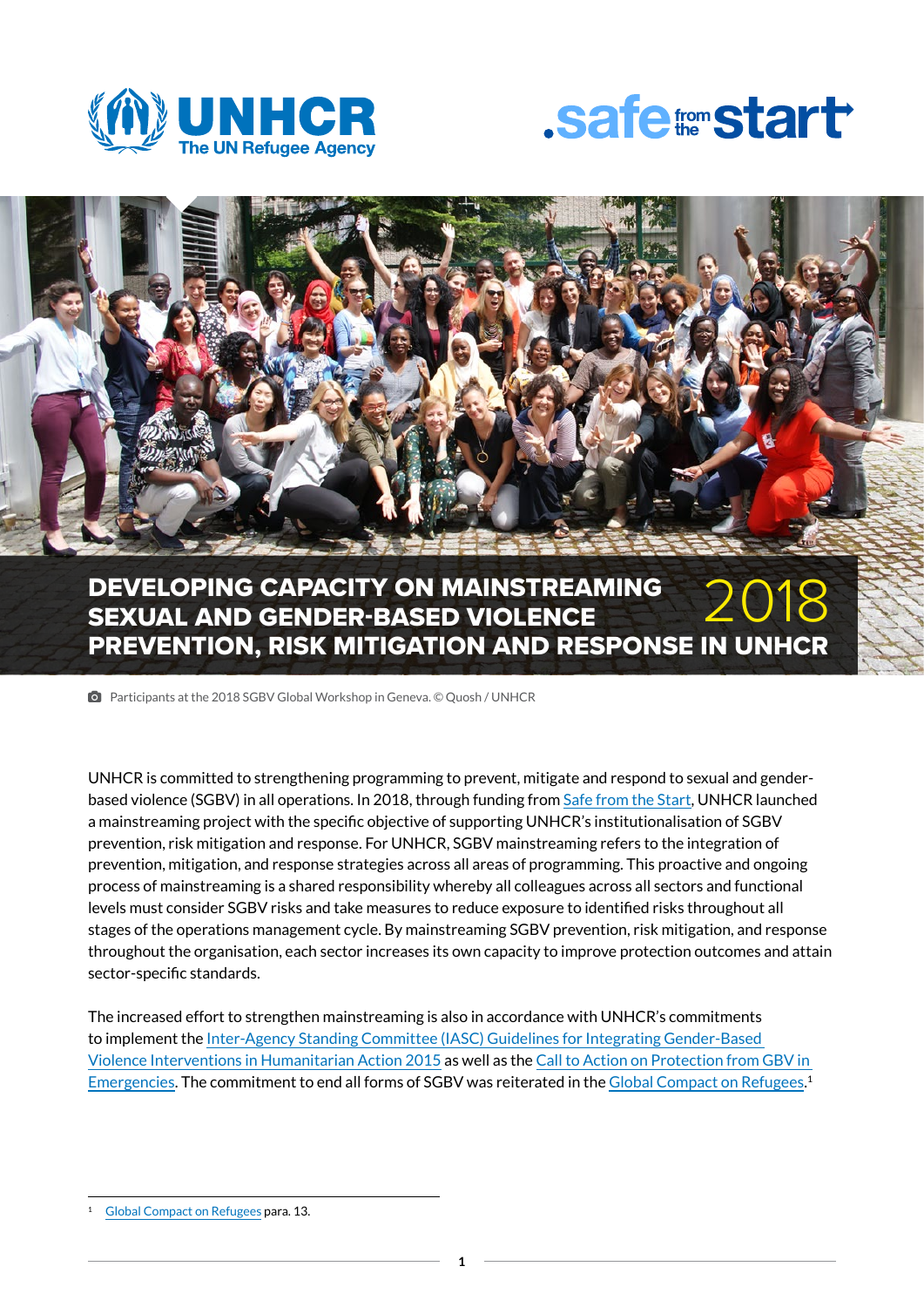A core aspect to achieve continuous success on effective mainstreaming is ensuring that all members of UNHCR's workforce understand their responsibilities and have practical knowledge and skills on how to accomplish their responsibilities to the fullest extent. This includes developing capacity, knowledge, skills and fostering proactive leadership attitudes and behaviours. To achieve this, UNHCR launched a number of targeted capacity development and project support activities in 2018. These activities are outlined here.

## **Regional mainstreaming workshops**

In April and May 2018, two regional workshops were held in Amman and Nairobi and 42 (37F and 5M) field staff from 16 operations participated. The design of the workshops ensured multi-functional team (MFT) participation and made links to key processes and tools such as the IASC Guidelines, the [UNHCR Policy on Age, Gender and Diversity](https://www.unhcr.org/protection/women/5aa13c0c7/policy-age-gender-diversity-accountability-2018.html) (AGD), the [Gender with Age Marker](https://interagencystandingcommittee.org/system/files/iasc-gam-information-sheet.pdf) (GAM) and UNHCR's [Enterprise Risk Management](https://www.unhcr.org/5ba3522e4.pdf) (ERM) framework.

## **National mainstreaming workshops**

Following the regional workshops, seven tailored national workshops were held with 232 (133F and 99M) participants comprising staff representing UNHCR programme and protection staff, key technical sector coordinators, UNHCR partners and government counterparts.

Prior to each workshop, participants completed an individual self-reflection online assessment on their knowledge of SGBV core concepts and current status of SGBV prevention, risk mitigation and response activities within their area of responsibility. In 2018, UNHCR also launched a three-level e-learning on SGBV, of which participants were requested to complete Level 1 prior to the workshop. This module targets all colleagues and focuses on key SGBV concepts.

**66 | I liked how to highlight that all sectors** on outcomes. *have a big role in protection and it is linked to other sectors. It is also reflected that other sectors count on each other in order to reduce SGBV."*

Participant in a regional workshop

Participants across operations also critically analysed the potential likelihood and impact of sexual exploitation and abuse (SEA) on persons of concern.

**66** The content is easily applicable to *the situation in the operation and will respond to some of the issues that have persisted in the operation, including the need for more accountable practices to women in the delivery of services."*

Participant in a regional workshop

Key objectives of the national workshops included the following:

- Establish a common understanding of roles and responsibilities and develop skills on SGBV mainstreaming across all areas of work as well as sharing relevant tools and promising practices.
- Ensure that key SGBV considerations are mainstreamed in planning processes, projects and documentation.
- Continue development of an operational national action plan on SGBV prevention, risk mitigation and response mainstreaming, considering the national SGBV strategy, and agree on a realistic implementation and work-plan, including monitoring, evaluation and reporting.

The outcomes of the workshops included completed SGBV mainstreaming national action plans and some practical tools to be used in programming. An average of 89% of participants from all workshops evaluated that they will be able to directly apply the knowledge gained in the workshop in their area of responsibility. A follow-up online assessment will be issued six months after completion of each national workshop to provide basic post-workshop feedback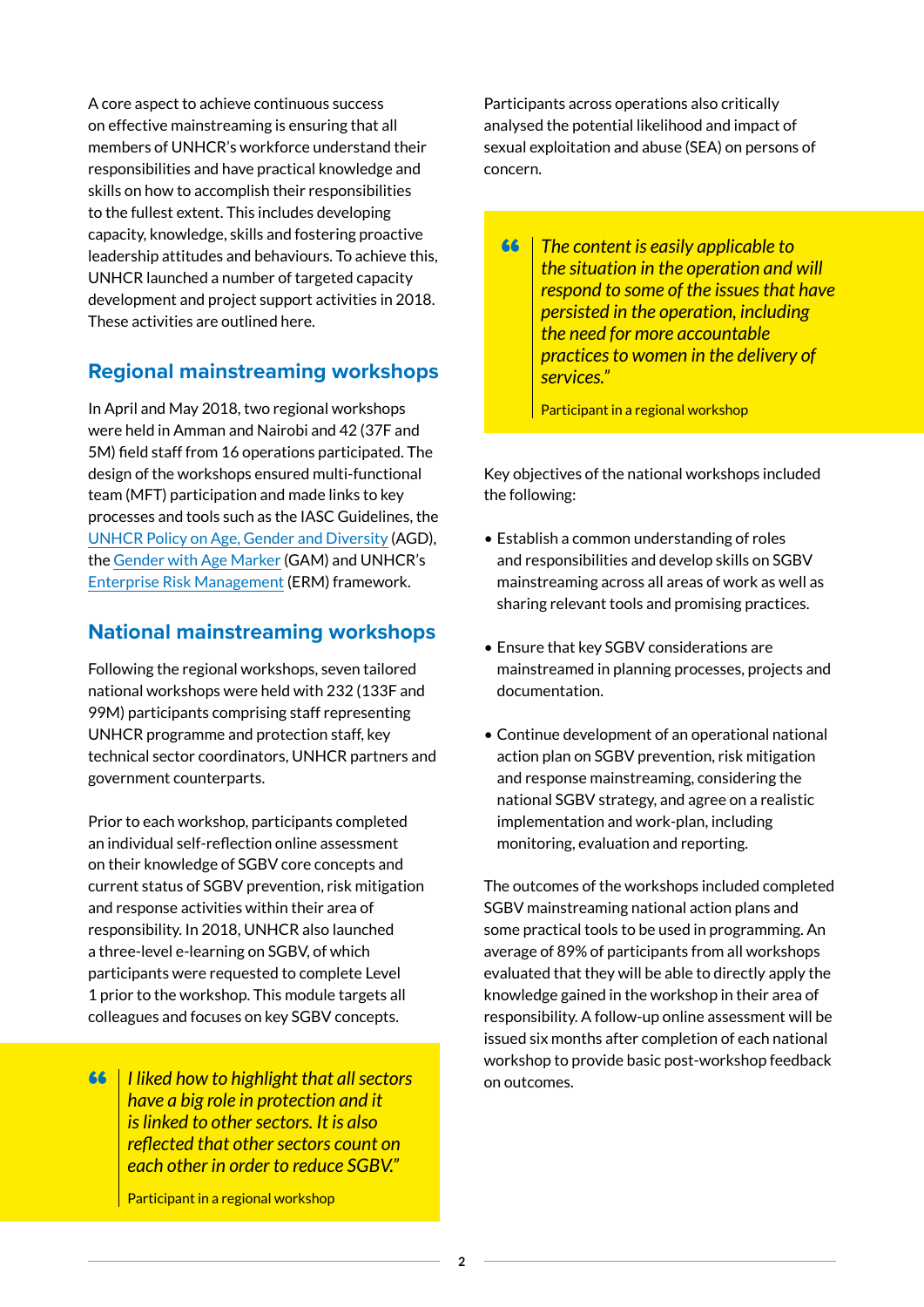